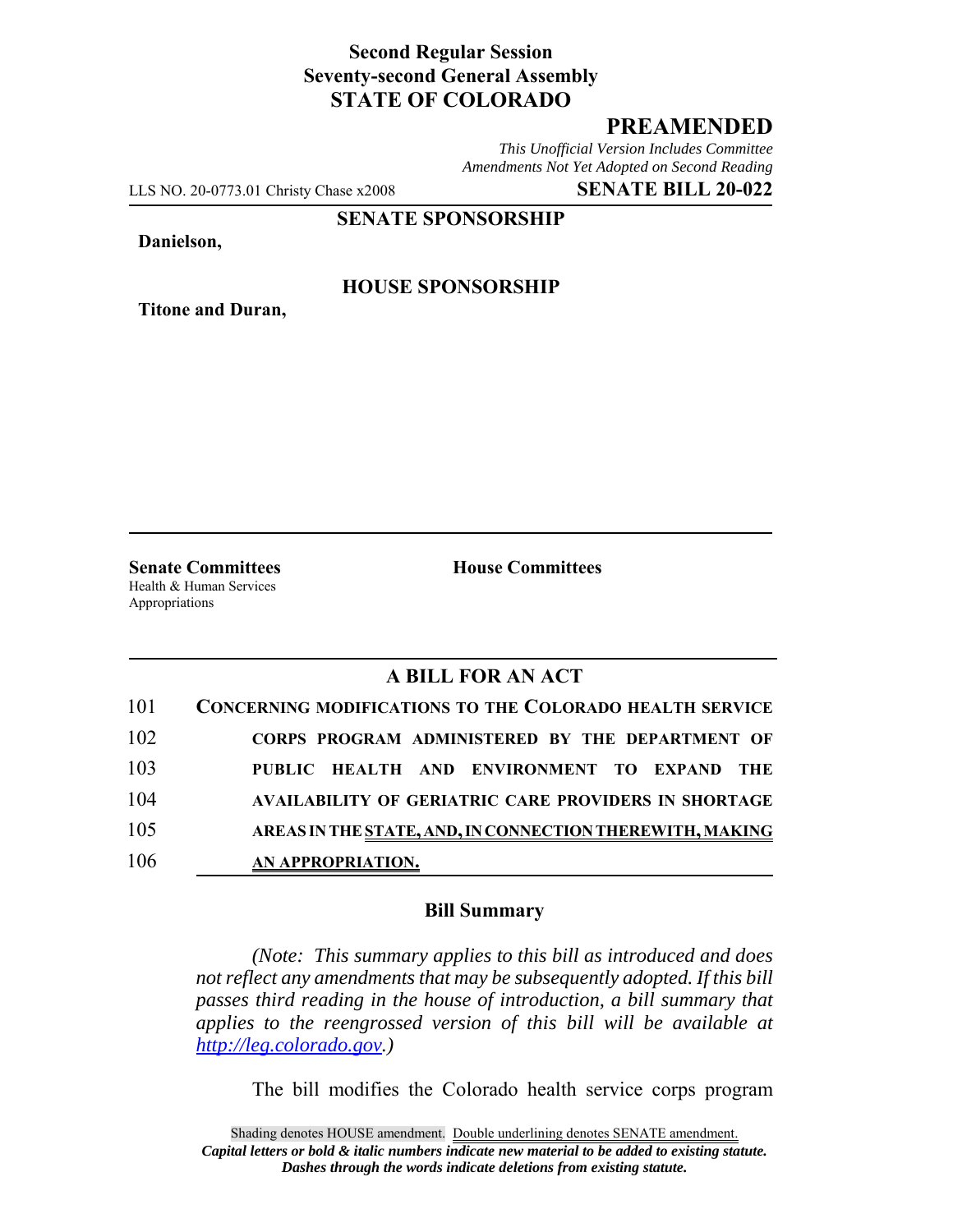administered by the primary care office (office) in the department of public health and environment, which includes a loan repayment program, as follows:

- ! Allows geriatric advanced practice providers, which include advanced practice nurses and physician assistants, to participate in the loan repayment program on the condition of committing to provide geriatric care to older adults in health professional shortage areas for a specified period; and
- ! Requires the general assembly to annually and continuously appropriate money from the general fund to the office for the 2020-21 through the 2024-25 fiscal years to help repay loans for geriatric advanced practice providers.

1 *Be it enacted by the General Assembly of the State of Colorado:*

2 **SECTION 1.** In Colorado Revised Statutes, 25-1.5-501, **amend**

- $3 \quad (1)$  and  $(2)$  as follows:
- 

 **25-1.5-501. Legislative declaration.** (1) The general assembly hereby finds that there are areas of Colorado that suffer from a lack of health care professionals, GERIATRIC ADVANCED PRACTICE PROVIDERS, or behavioral health care providers to serve, and a lack of nursing or other health care professional faculty to train health care professionals to meet, the medical and behavioral health care needs of communities. The general assembly further finds that the state needs to implement incentives to encourage health care professionals, GERIATRIC ADVANCED PRACTICE PROVIDERS, and behavioral health care providers to practice in these underserved areas and to encourage nursing faculty and other health care

14 professional faculty to teach health care professionals.

 (2) It is therefore the intent of the general assembly in enacting this part 5 to create a state health service corps program that uses state money, federal money, when permissible, and contributions from communities and private sources to help repay the outstanding education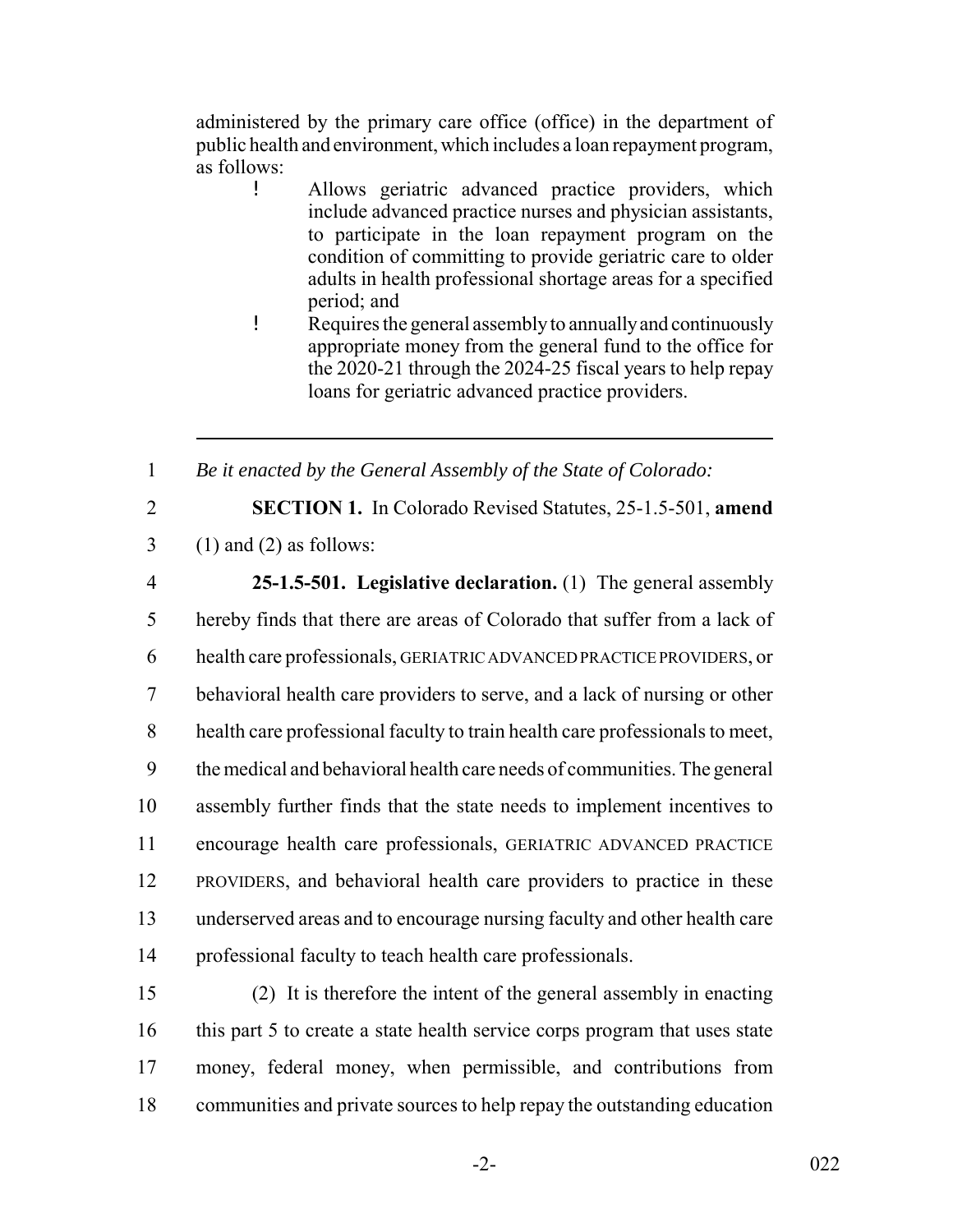loans that many health care professionals, GERIATRIC ADVANCED PRACTICE PROVIDERS, behavioral health care providers, candidates for licensure, nursing faculty, and health care professional faculty hold. In exchange for repayment of loans incurred for the purpose of obtaining education in their chosen health care, GERIATRIC CARE, and behavioral health care professions, the health care professionals, GERIATRIC ADVANCED PRACTICE PROVIDERS, behavioral health care providers, and candidates for licensure will commit to provide health care, GERIATRIC CARE, or behavioral health care services, as applicable, in communities with underserved health care, GERIATRIC CARE, or behavioral health care needs throughout the state, and the nursing and health care professional faculty will commit to provide a specified period of service in a qualified faculty position. **SECTION 2.** In Colorado Revised Statutes, 25-1.5-502, **amend** (1) and (13); and **add** (1.2), (4.3), (4.5), and (8.5) as follows: **25-1.5-502. Definitions.** As used in this part 5, unless the context otherwise requires: (1) "Advisory council" means the Colorado health service corps 19 advisory council created pursuant to section 25-1.5-504 "ADVANCED PRACTICE PROVIDER" MEANS AN ADVANCED PRACTICE NURSE, AS DEFINED 21 IN SECTION 12-255-104 (1), OR A PHYSICIAN ASSISTANT LICENSED 22 PURSUANT TO ARTICLE 240 OF TITLE 12. (1.2) "ADVISORY COUNCIL" MEANS THE COLORADO HEALTH SERVICE CORPS ADVISORY COUNCIL CREATED PURSUANT TO SECTION 25-1.5-504. (4.3) "GERIATRIC ADVANCED PRACTICE PROVIDER" MEANS AN

ADVANCED PRACTICE PROVIDER WHO SATISFIES ONE OF THE FOLLOWING:

-3- 022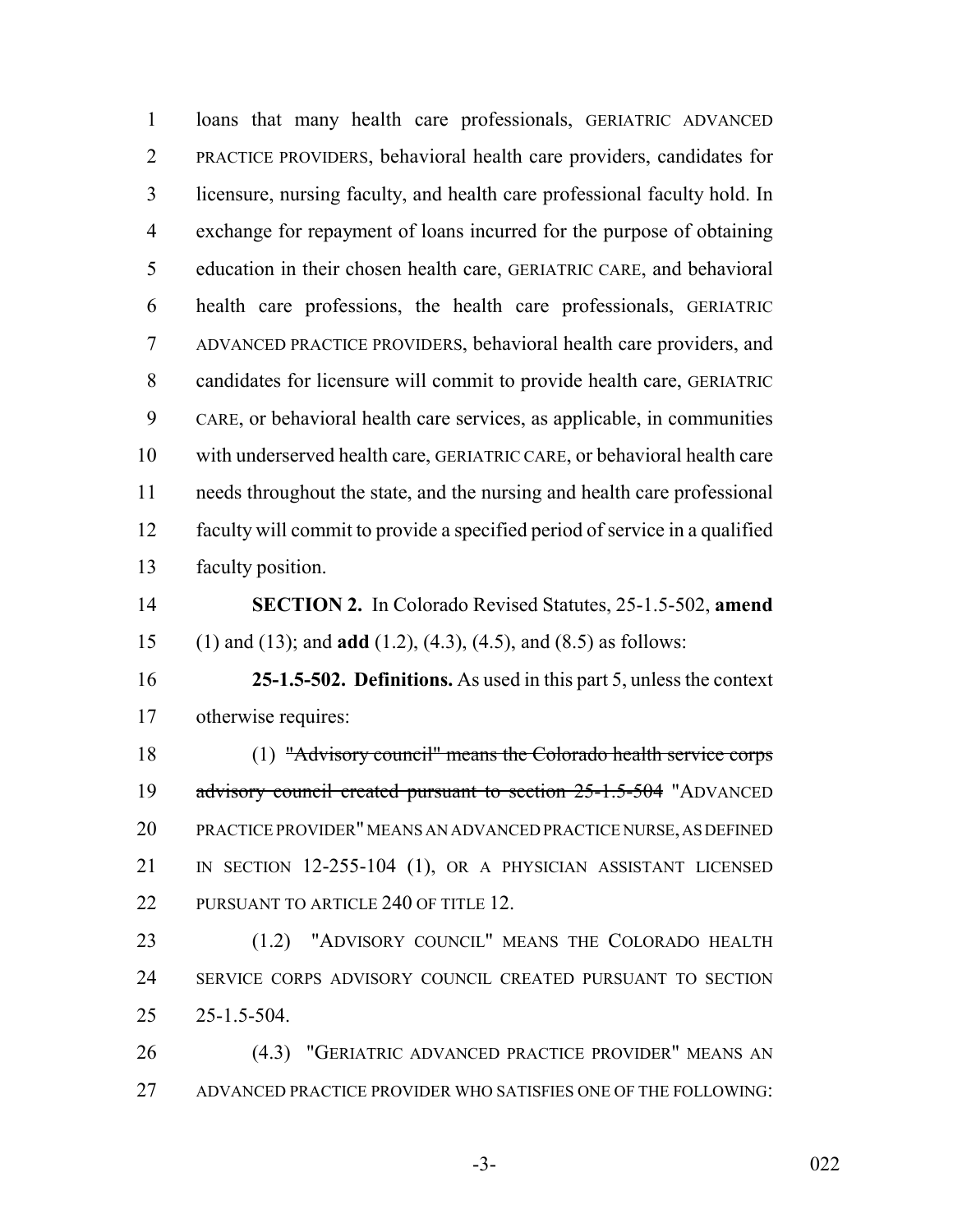(a) HAS COMPLETED A FORMAL POSTGRADUATE GERIATRICS TRAINING PROGRAM CONSISTING OF:

 (I) AT LEAST SIX MONTHS OF INTENSIVE POSTGRADUATE TEACHING IN GERIATRIC SYNDROMES AND THE IMPORTANCE OF PHYSICAL AND COGNITIVE FUNCTION IN THE CARE OF OLDER ADULTS; AND

 (II) A CLINICAL GERIATRIC EXPERIENCE WITH A PRIMARY CARE PANEL COMPRISED EXCLUSIVELY OF OLDER ADULTS, SEVENTY-FIVE PERCENT OF WHICH CLINICAL EXPERIENCE MUST BE OBTAINED IN OUTPATIENT, POST-ACUTE, OR HOME-BASED SETTINGS AND WHICH MAY INCLUDE NO MORE THAN A TOTAL OF TWENTY-FIVE PERCENT OF THE 11 EXPERIENCE TIME IN THE INPATIENT OR HOSPICE SETTINGS;

(b) HAS COMPLETED:

 (I) FORMAL GERIATRICS TRAINING WITHIN THE ADVANCED PRACTICE PROVIDER TRAINING PROGRAM, WHICH INCLUDES DIDACTIC TEACHING OR TRAINING ABOUT GERIATRIC SYNDROMES AND THE IMPORTANCE OF PHYSICAL AND COGNITIVE FUNCTION IN THE CARE OF OLDER ADULTS; AND

18 (II) AT LEAST TWELVE MONTHS OF POSTGRADUATE CLINICAL EXPERIENCE, WITH AT LEAST FIFTY PERCENT OF CLINICAL TIME SPENT PROVIDING GERIATRIC CARE;

 (c) HAS COMPLETED AT LEAST TWENTY-FOUR MONTHS OF POSTGRADUATE CLINICAL EXPERIENCE, WITH AT LEAST FIFTY PERCENT OF 23 CLINICAL TIME SPENT PROVIDING GERIATRIC CARE; OR

24 (d) HAS COMPLETED A GERIATRIC TRACK CLINICAL EXPERIENCE DURING THE ADVANCED PRACTICE PROVIDER TRAINING PROGRAM, WITH AT LEAST FIFTY PERCENT OF CLINICAL TRAINING TIME SPENT PROVIDING GERIATRIC CARE.

-4- 022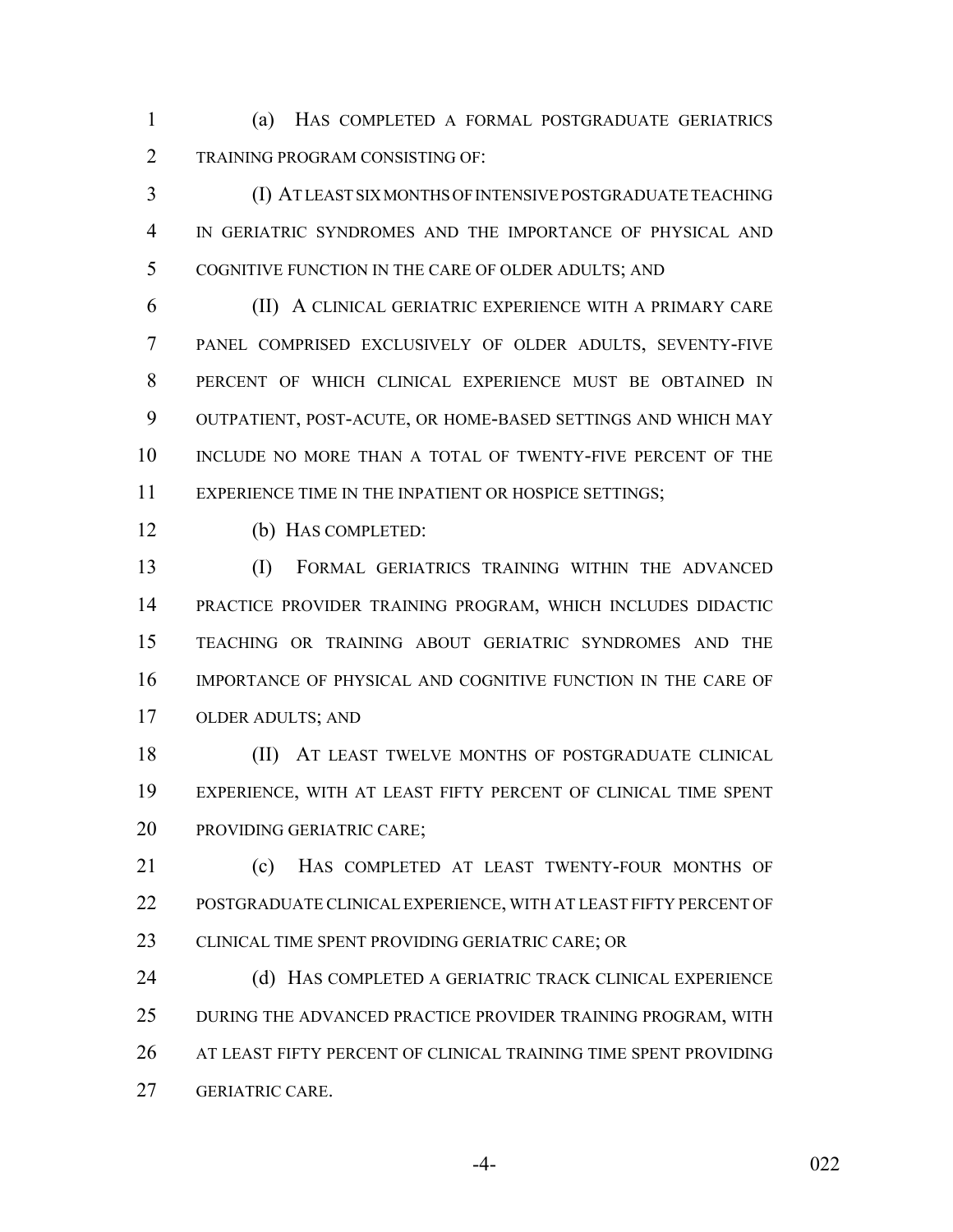(4.5) "GERIATRIC CARE" MEANS HEALTH CARE THAT IS PROVIDED TO OLDER ADULTS, INCLUDING CARE PROVIDED IN OUTPATIENT, POST-ACUTE, OR HOME-BASED SETTINGS, THAT FOCUSES ON IDENTIFYING AND MANAGING GERIATRIC SYNDROMES AND THE IMPORTANCE OF THE OLDER ADULT'S PHYSICAL AND COGNITIVE FUNCTIONAL STATUS. "GERIATRIC CARE" DOES NOT INCLUDE HOSPICE-ONLY CARE.

 (8.5) "OLDER ADULT" MEANS AN INDIVIDUAL WHO IS AT LEAST SIXTY-FIVE YEARS OF AGE.

 (13) "State-designated health professional shortage area" means an area of the state designated by the primary care office, in accordance with state-specific methodologies established by the state board by rule 12 pursuant to section 25-1.5-404 (1)(a), as experiencing a shortage of health care professionals, GERIATRIC ADVANCED PRACTICE PROVIDERS, or behavioral health care providers.

 **SECTION 3.** In Colorado Revised Statutes, 25-1.5-503, **amend** (1)(a)(I)(B), (1)(a)(I)(C), (1)(a)(II), (1)(b), (1)(c), (2), and (6); and **add** 17 (1)(a)(I)(D), (1)(a)(III)(C), (1)(d)(IV), and (5)(c) as follows:

 **25-1.5-503. Colorado health service corps - program - creation - conditions.** (1) (a) (I) The primary care office shall maintain and administer, subject to available appropriations, the Colorado health service corps. Subject to available appropriations, the Colorado health service corps shall provide loan repayment for certain eligible:

- (B) Nursing faculty or health care professional faculty members 24 in qualified faculty positions; and
- (C) Behavioral health care providers and candidates for licensure who provide behavioral health care services; AND
- (D) GERIATRIC ADVANCED PRACTICE PROVIDERS.
	-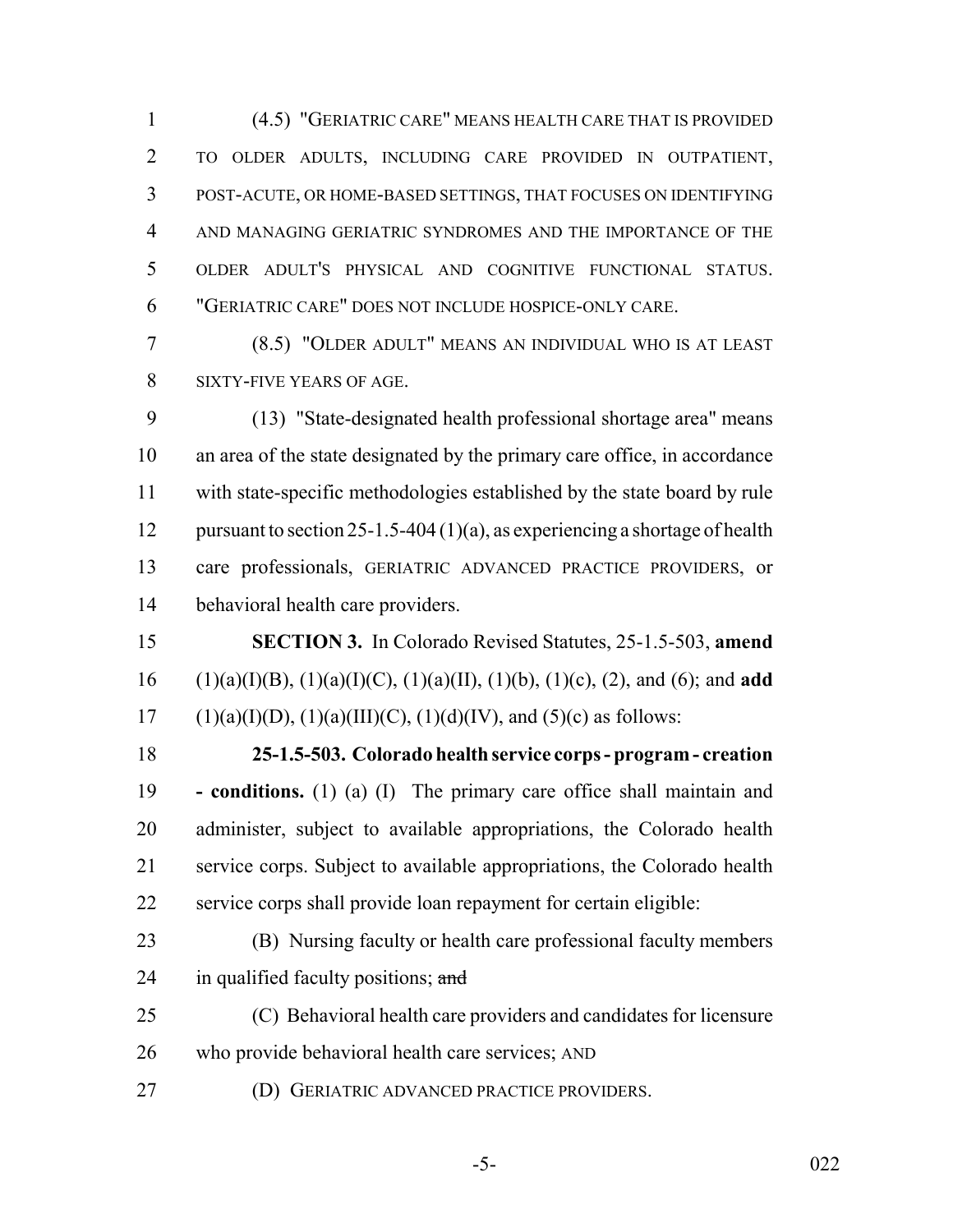(II) Under the Colorado health service corps, subject to the limitations specified in subsection (2) of this section, upon entering into a loan contract the state may either:

 (A) Make payments on the education loans of the health care professional, behavioral health care provider, candidate for licensure, GERIATRIC ADVANCED PRACTICE PROVIDER, nursing faculty member, or health care professional faculty member; or

 (B) Agree to make an advance payment in a lump sum of all or part of the principal, interest, and related expenses of the education loans of health care professionals, behavioral health care providers, candidates for licensure, GERIATRIC ADVANCED PRACTICE PROVIDERS, nursing faculty members, or health care professional faculty members, subject to the limitations specified in subsection (2) of this section.

 (III) (C) IN CONSIDERATION FOR RECEIVING REPAYMENT OF ALL OR PART OF A GERIATRIC ADVANCED PRACTICE PROVIDER'S EDUCATION LOAN, THE GERIATRIC ADVANCED PRACTICE PROVIDER SHALL AGREE TO SPEND 17 AT LEAST FIFTY PERCENT OF THE PROVIDER'S TIME PROVIDING GERIATRIC CARE IN HEALTH PROFESSIONAL SHORTAGE AREAS IN COLORADO.

 (b) Repayment of loans under the Colorado health service corps may be made using money in the Colorado health service corps fund. The primary care office is authorized to receive and expend gifts, grants, and donations or money appropriated by the general assembly for the purpose of implementing the Colorado health service corps. In administering the Colorado health service corps, the primary care office shall collaborate with appropriate partners as needed to maximize the federal money available to the state for state loan repayment programs through the federal department of health and human services. The selection of health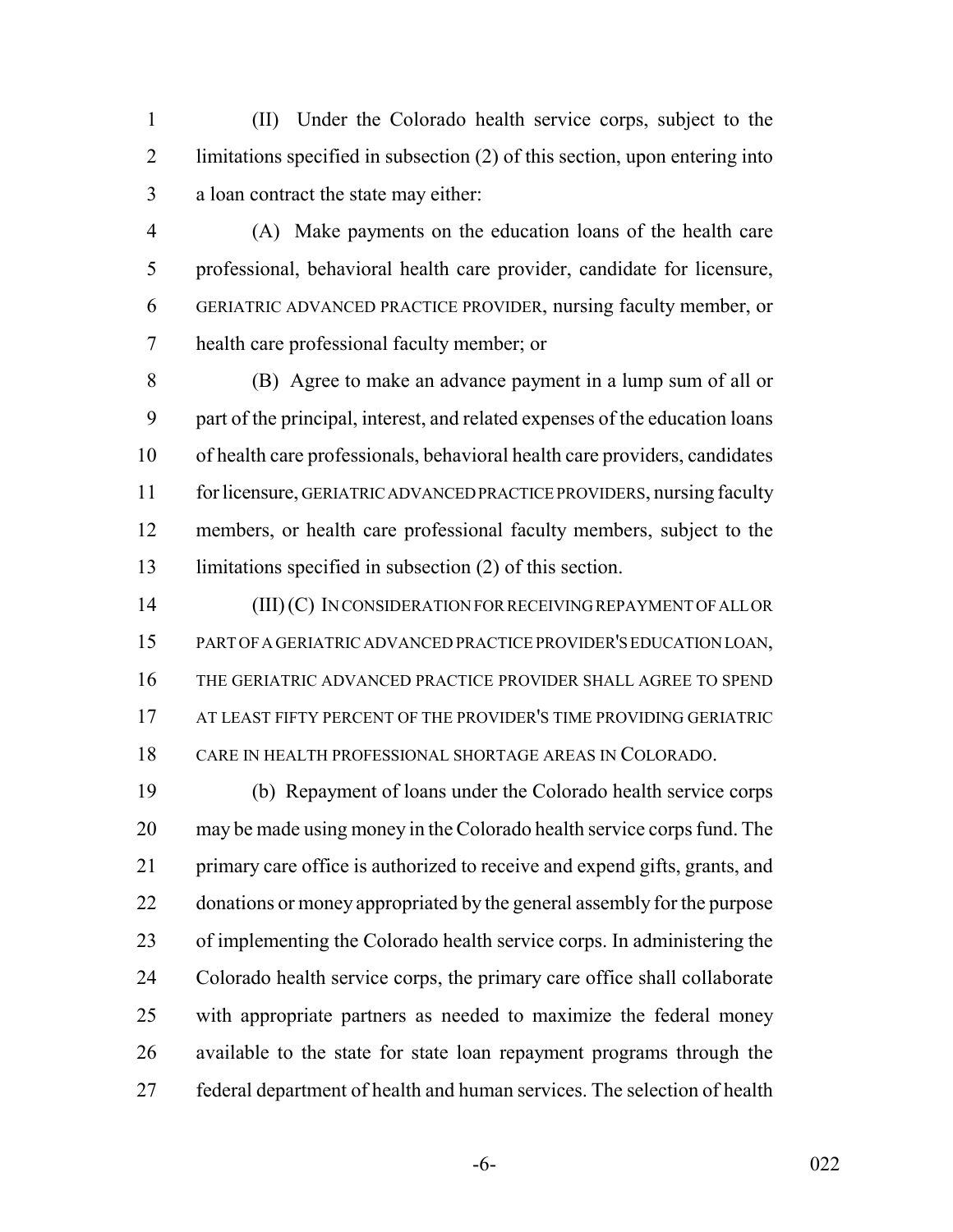care professionals, behavioral health care providers, candidates for licensure, GERIATRIC ADVANCED PRACTICE PROVIDERS, nursing faculty members, and health care professional faculty members for participation in the Colorado health service corps is exempt from the competitive bidding requirements of the "Procurement Code", articles 101 to 112 of title 24.

- (c) The following providers are not eligible for loan repayment through the Colorado health service corps:
- (I) Health care professionals who are not practicing in primary 10 care specialties or providing primary health services; and
- (II) Behavioral health care providers and candidates for licensure who are not providing behavioral health care services; AND
- (III) GERIATRIC ADVANCED PRACTICE PROVIDERS WHO ARE NOT PROVIDING GERIATRIC CARE IN ACCORDANCE WITH SUBSECTION 15  $(1)(a)(III)(C)$  OF THIS SECTION.

16 (d) (IV) As a condition of receiving a loan repayment THROUGH THE COLORADO HEALTH SERVICE CORPS, A GERIATRIC ADVANCED PRACTICE PROVIDER MUST ENTER INTO A CONTRACT PURSUANT TO WHICH THE GERIATRIC ADVANCED PRACTICE PROVIDER AGREES TO PROVIDE GERIATRIC CARE FOR AT LEAST TWO YEARS IN A COMMUNITY THAT IS LOCATED IN A HEALTH PROFESSIONAL SHORTAGE AREA. THE GERIATRIC ADVANCED PRACTICE PROVIDER, THE PRIMARY CARE OFFICE, AND THE COMMUNITY EMPLOYER WITH WHICH THE GERIATRIC ADVANCED PRACTICE PROVIDER IS PRACTICING MUST BE PARTIES TO THE CONTRACT. (2) Subject to available appropriations, the primary care office

 shall annually select health care professionals, behavioral health care providers, candidates for licensure, GERIATRIC ADVANCED PRACTICE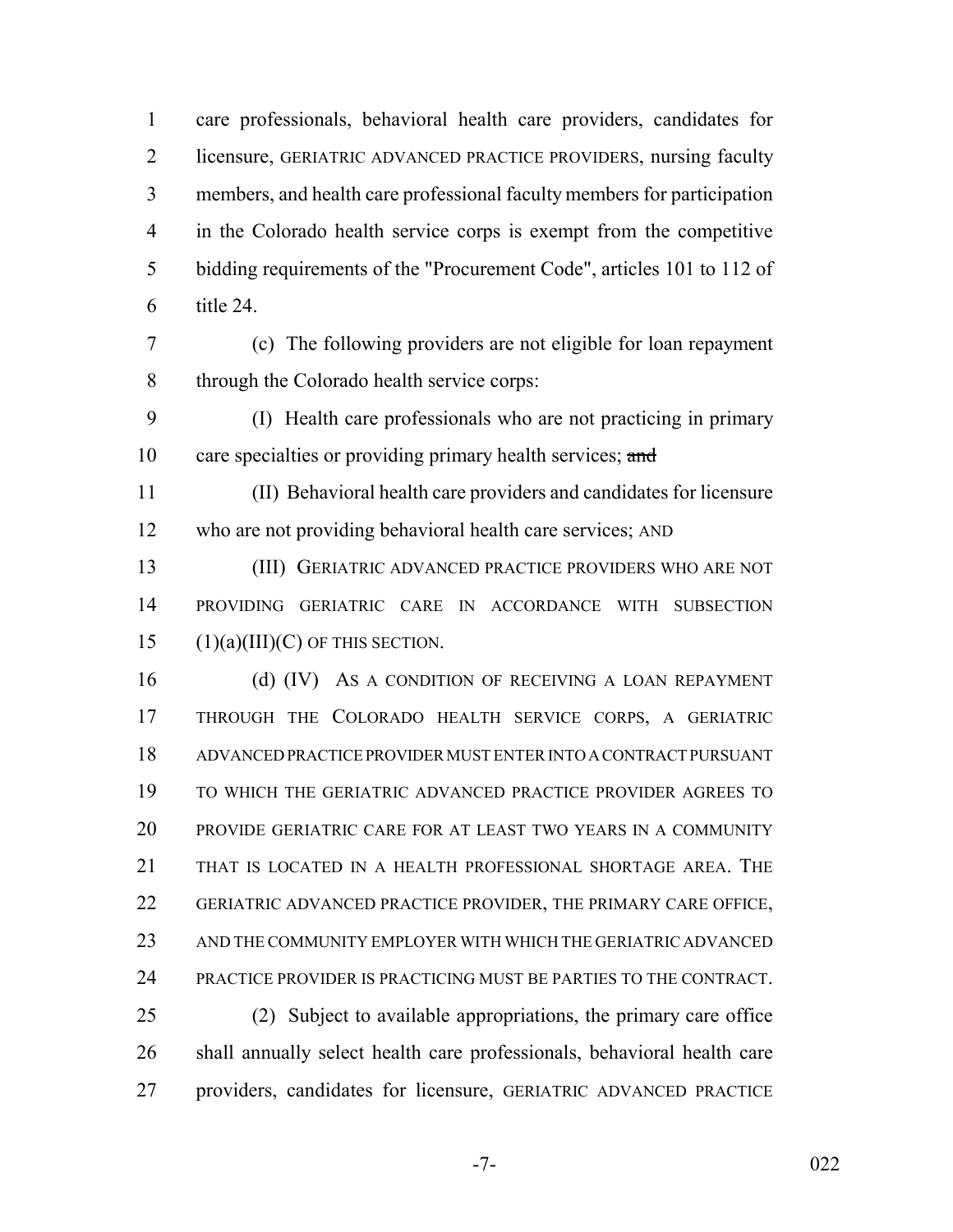PROVIDERS, nursing faculty members, and health care professional members from the list provided by the advisory council pursuant to section 25-1.5-504 (5)(a) to participate in the Colorado health service corps.

 (5) (c) FOR A GERIATRIC ADVANCED PRACTICE PROVIDER APPLYING TO PARTICIPATE IN THE COLORADO HEALTH SERVICE CORPS, THE ADVISORY COUNCIL SHALL PRIORITIZE GERIATRIC ADVANCED PRACTICE PROVIDER APPLICANTS WHO ARE:

 (I) PROVIDING GERIATRIC CARE IN A RURAL SETTING, BUT THE ADVISORY COUNCIL MAY ALSO CONSIDER APPLICANTS PROVIDING GERIATRIC CARE IN AN UNDERSERVED URBAN SETTING;

**(II) PRACTICING WITH A NONPROFIT ENTITY, BUT THE ADVISORY**  COUNCIL MAY ALSO CONSIDER APPLICANTS WHO ARE PRACTICING WITH A FOR-PROFIT ENTITY IF THERE ARE NOT APPROPRIATE POSITIONS AVAILABLE WITH A NONPROFIT ENTITY IN THE AREA BEING SERVED; AND

 (III) WILLING TO SERVE AS A CLINICAL PRECEPTOR FOR ADVANCED PRACTICE PROVIDERS AND OTHER PROVIDERS SEEKING TRAINING IN GERIATRIC CARE.

 (6) A contract for loan repayment entered into pursuant to this part 5 must not include terms that are more favorable to health care 21 professionals, behavioral health care providers, or candidates for 22 licensure, OR GERIATRIC ADVANCED PRACTICE PROVIDERS than the most favorable terms that the secretary of the federal department of health and human services is authorized to grant under the national health services corps program. In addition, each contract must include penalties for breach of contract that are at least as stringent as those available to the secretary of the federal department of health and human services. In the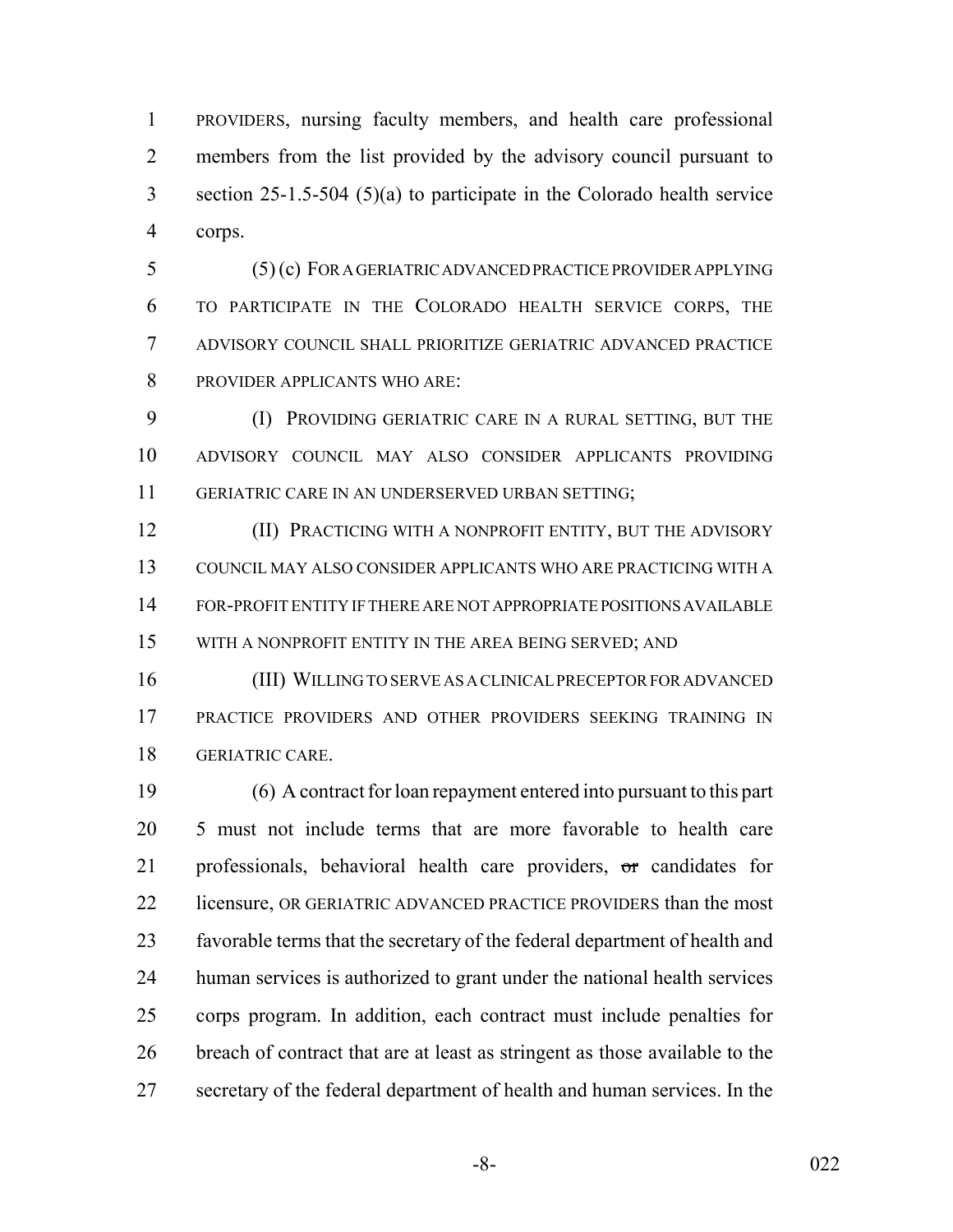event of a breach of contract for a loan repayment entered into pursuant 2 to this part 5, the primary care office shall enforce the contract and collect any damages or other penalties owed.

 **SECTION 4.** In Colorado Revised Statutes, 25-1.5-504, **amend** (2) introductory portion, (2)(n), (2)(o), and (5)(a); and **add** (2)(p) as follows:

 **25-1.5-504. Colorado health service corps advisory council - creation - membership - duties.** (2) The advisory council consists of 9 fifteen SIXTEEN members appointed by the governor as provided in this subsection (2). In appointing members of the advisory council, the governor shall ensure that the advisory council includes at least one representative from each of the following organizations OR PRACTICE AREAS:

 (n) A membership organization representing substance use disorder service providers; and

 (o) A licensed or certified addiction counselor who has experience in rural health, safety net clinics, or health equity; AND

 (p) A PHYSICIAN WHO PROVIDES GERIATRIC CARE OR A GERIATRIC ADVANCED PRACTICE PROVIDER.

 (5) (a) The advisory council shall review applications received from health care professionals, behavioral health care providers, candidates for licensure, GERIATRIC ADVANCED PRACTICE PROVIDERS, nursing faculty members, and health care professional faculty members to participate in the Colorado health service corps. Subject to available appropriations and federal requirements concerning eligibility for federal loan repayment matching funds, the advisory council shall annually select health care professionals, behavioral health care providers, candidates for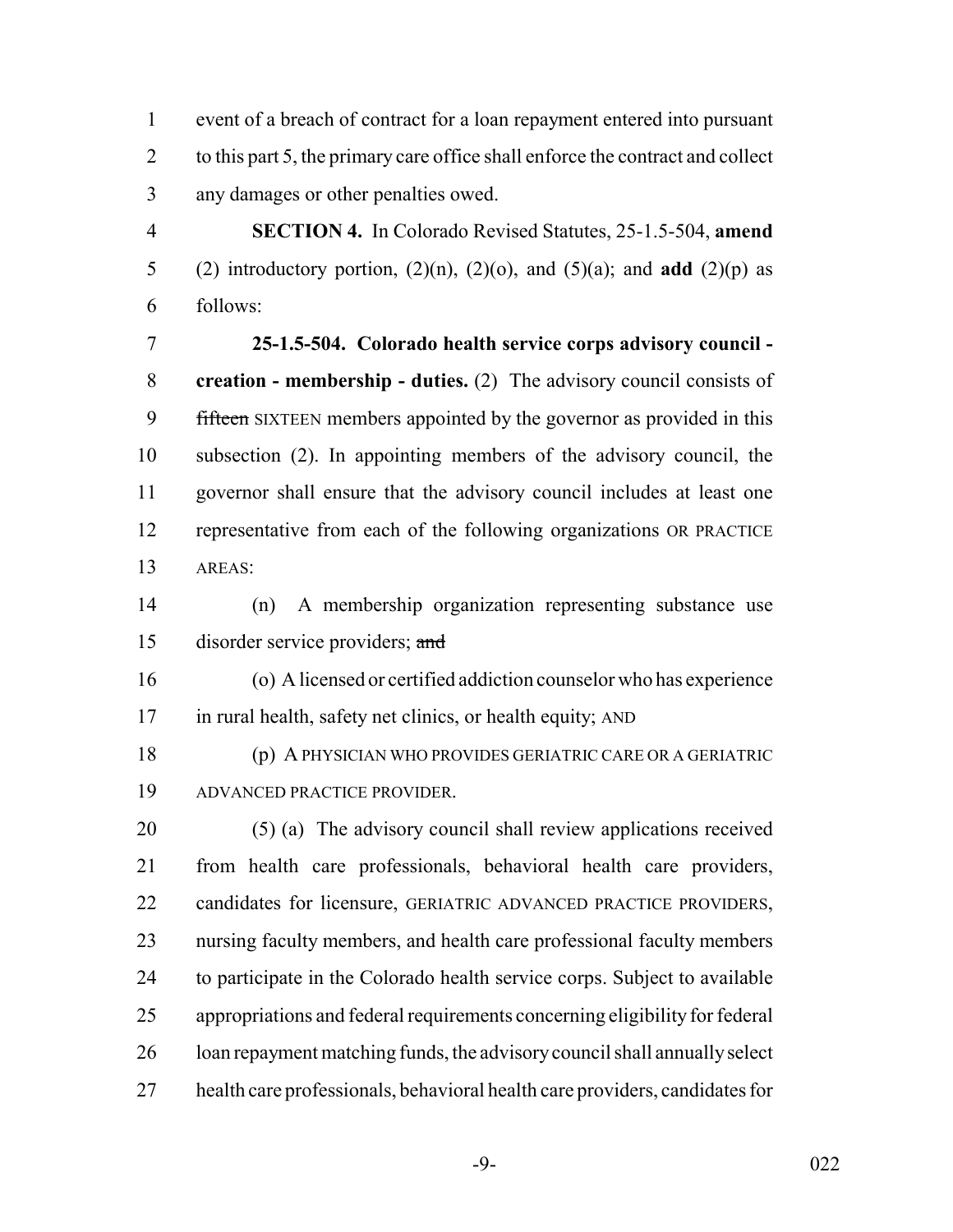licensure, GERIATRIC ADVANCED PRACTICE PROVIDERS, nursing faculty members, and health care professional faculty members to participate in the Colorado health service corps and shall forward its list of selected participants to the primary care office.

 **SECTION 5.** In Colorado Revised Statutes, 25-1.5-505, **amend** 6 (1) introductory portion,  $(1)(a)$ , and  $(1)(d)$  as follows:

 **25-1.5-505. Advisory council - report.** (1) On or before December 1, 2011, and on or before December 1 every two years thereafter, the primary care office, with assistance from the advisory council, shall submit to the governor, the health and human services 11 committee of the senate, the committees on health AND insurance and 12 environment and on public health care and human services of the house of representatives, or any successor committees, a report that includes, at a minimum, the following information:

 (a) A description of the health care professionals, behavioral health care providers, candidates for licensure, GERIATRIC ADVANCED PRACTICE PROVIDERS, nursing faculty members, and health care professional faculty members participating in the Colorado health service corps program and the scholarship program;

 (d) An analysis of the effects of the Colorado health service corps program and the scholarship program on addressing the health care, GERIATRIC CARE, and behavioral health care needs of communities in Colorado;

 **SECTION 6.** In Colorado Revised Statutes, 25-1.5-506, **add** (5) as follows:

 **25-1.5-506. Colorado health service corps fund - created - acceptance of grants and donations - annual appropriation from**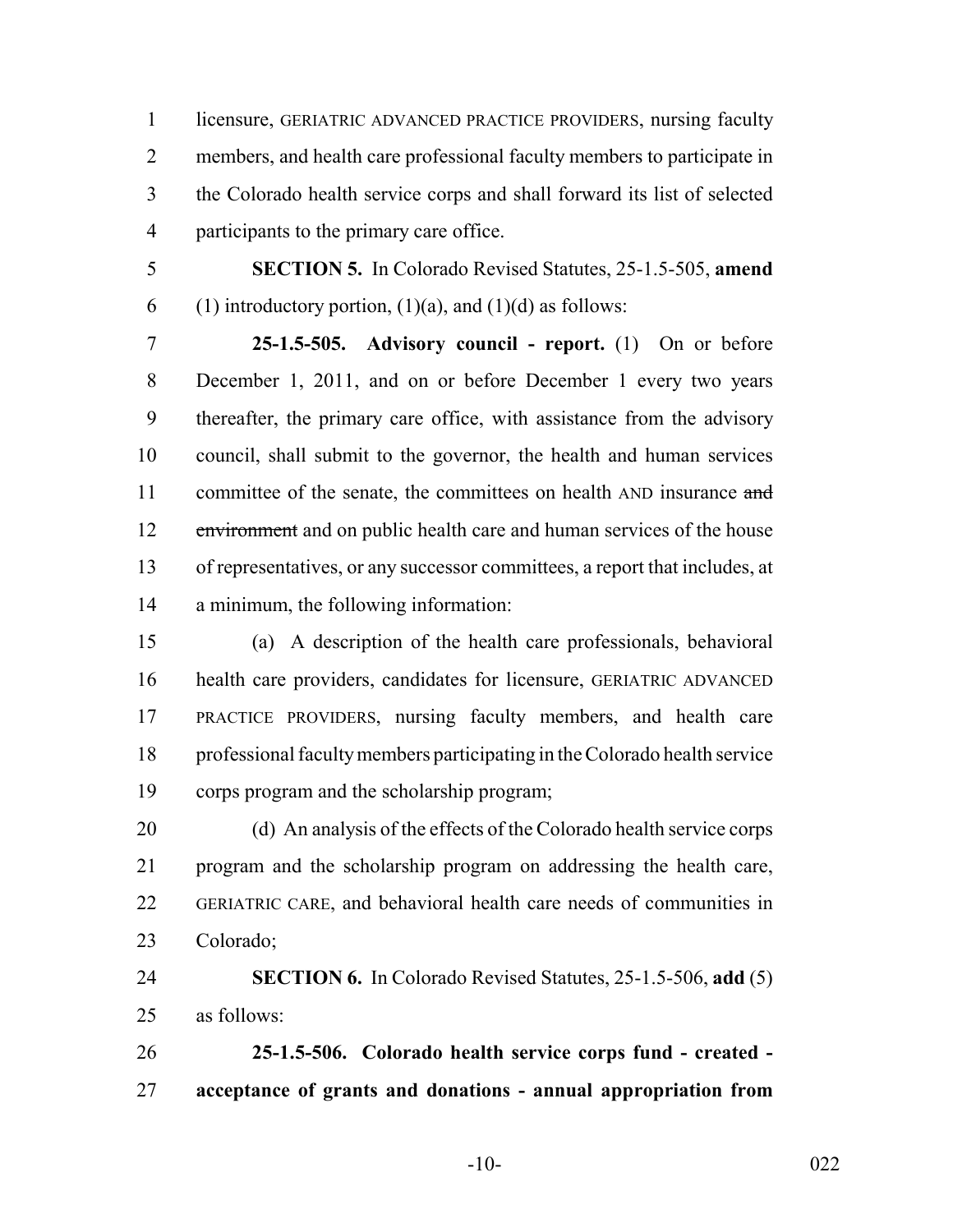**marijuana tax cash fund and general fund - repeal.** (5) (a) FOR THE 2 2020-21 THROUGH THE 2024-25 STATE FISCAL YEARS, THE GENERAL ASSEMBLY SHALL CONTINUOUSLY APPROPRIATE THE FOLLOWING AMOUNTS FROM THE GENERAL FUND TO THE FUND FOR USE IN PROVIDING LOAN REPAYMENTS FOR GERIATRIC ADVANCED PRACTICE PROVIDERS: (I) FOR THE 2020-21 STATE FISCAL YEAR, TWO HUNDRED TWENTY-FIVE THOUSAND DOLLARS; (II) FOR THE 2021-22 STATE FISCAL YEAR, FOUR HUNDRED THOUSAND DOLLARS;

 (III) FOR THE 2022-23 STATE FISCAL YEAR, FIVE HUNDRED SEVENTY-FIVE THOUSAND DOLLARS;

**(IV) FOR THE 2023-24 STATE FISCAL YEAR, FOUR HUNDRED FIFTY** THOUSAND DOLLARS; AND

 (V) FOR THE 2024-25 STATE FISCAL YEAR, TWO HUNDRED SEVENTY-FIVE THOUSAND DOLLARS.

 (b) THIS SUBSECTION (5) IS REPEALED, EFFECTIVE SEPTEMBER 1, 2025.

 **SECTION 7. Appropriation.** For the 2020-21 state fiscal year, \$225,000 is appropriated to the department of public health and environment for use by the prevention services division. This appropriation is from the general fund and is based on an assumption that 22 the division will require an additional 0.8 FTE. The office may use this appropriation for the primary care office.

 **SECTION 8. Act subject to petition - effective date.** This act takes effect at 12:01 a.m. on the day following the expiration of the ninety-day period after final adjournment of the general assembly (August 5, 2020, if adjournment sine die is on May 6, 2020); except that, if a